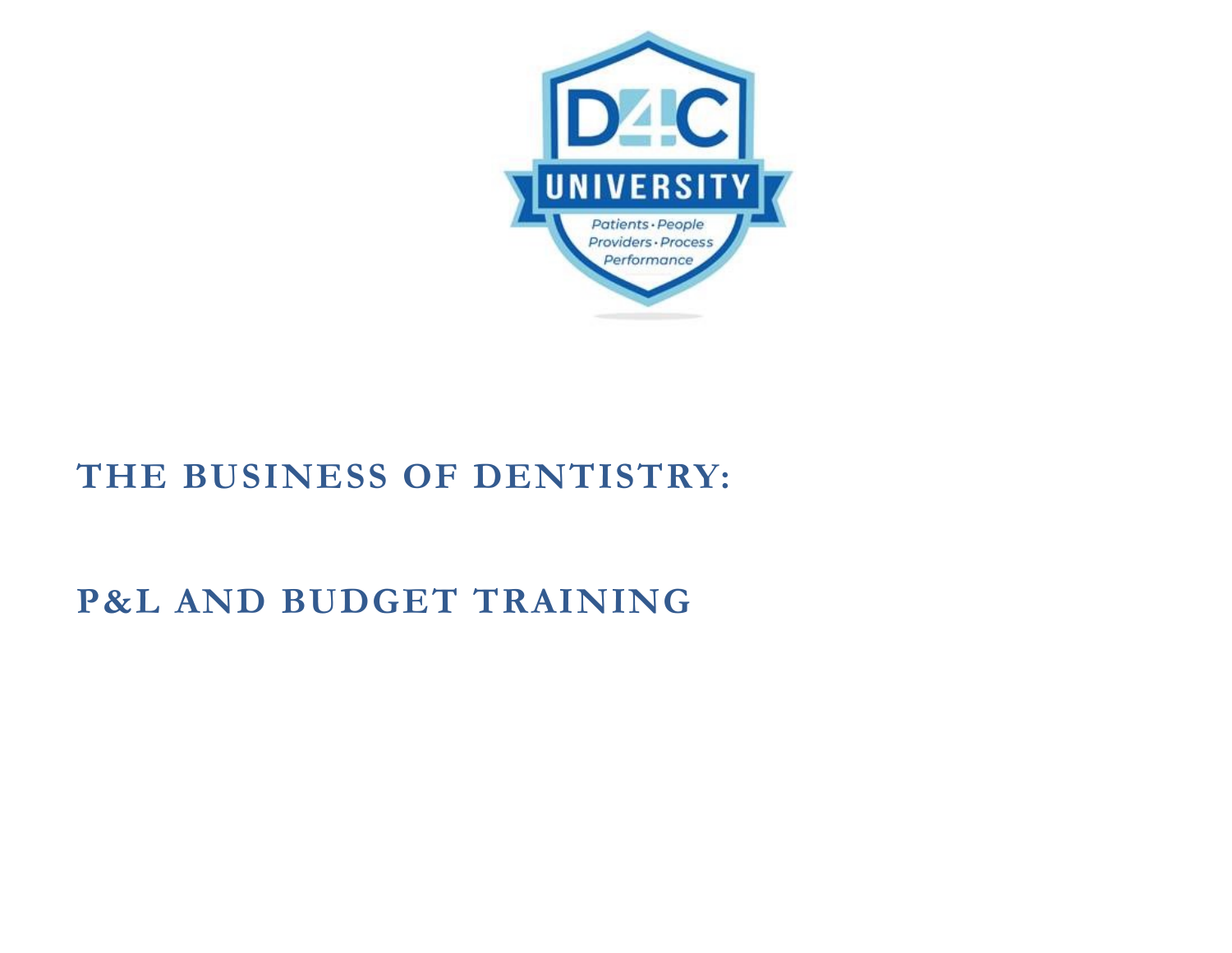#### **What is a P&L & Why is it Important (High Level)**

- For us the **profit and loss** (**P&L**) tells how much money we brought in (revenues), how much we have spent (expenses), and the difference between the two (its profit). Generally the income statement answers the question, "How well are we performing?" Or in simpler terms, "are we making money?"
- D4C colleagues are committed to not compromise on the following at the expense of "making money":
	- **Shared Purpose**  Helping Children achieve a lifetime of great oral health.
	- **Vision** Raising the standards in Children's oral health
	- **Values –** Patients first. Advocate for children. Drive Outcomes. Engaged and Accountable. Mutually respectful.
- Why does performing well matter?
	- We believe in our Purpose, Vision and Values and also believe it is our responsibility to "grow" so that **all children have access to the D4C care** that we provide.
	- **Well run organizations (and practices)** typically are great at everything**. Growth, Service, Quality and Profitability** .
	- Few companies perform as planned. Generally speaking the companies that perform are provided the capital needed to invest in existing markets and practices as well as new affiliations. They Grow "right"!
- So what happens with **my practices profits**? What "costs" are not included in my P&L?
	- **Division and Corporate expenses**. These expenses are needed to grow and scale the business. They wouldn't be necessary if we did not plan to expand the D4C way!
		- Examples include Dr owners, Ops support, Finance (of course), etc.
	- **Capital Expenditures**
		- Examples include Renovations, Moves, De Novo or Add-ons, New Dental Equipment, IT Equipment, etc.
	- **Interest** Why? We borrow money from lenders to add new affiliations. Anyone want to take a guess at how much debt D4C has today and thus have to pay both Principle and Interest back quarterly?
	- **New affiliation growth** Without each of your accumulated practice performance incremental capital needs (Both Equity and Debt) would not be available.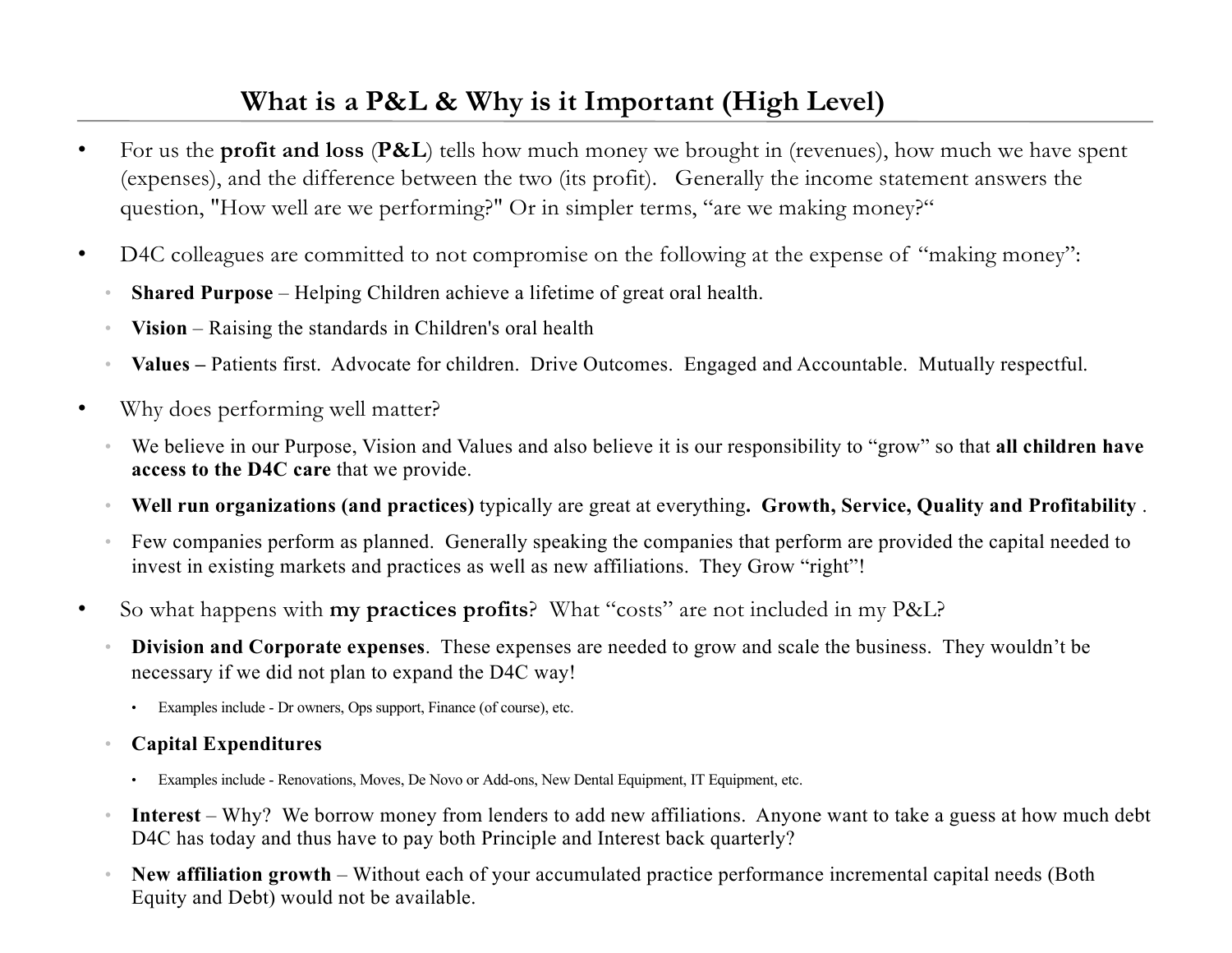

**Budget**: The tactical implementation of the business plan, and the company's commitment to stakeholders of financial results to be achieved from that plan in the year. Coordinates and prioritizes company efforts. Set once a year at the start of the year and covers every office and expense item for the whole year. Budget does not change once it is formally approved.

**Forecast**: Refreshed estimate of what is believed will be achieved in the year. Updated with new months of actual data and additional feedback from operations and other teams. Typically updated after Q1 and Q2.

**Projection**: Estimate of where the month will end based on month to date performance. Typically only looks at revenue and ortho starts/ACV.

**Target/Goal**: Terms to define desired results, gates to hit incentive payouts, etc. Often these reflect the current budget or forecast.

**Actuals/Historicals:** What really happened. Official results once the executive team signs off and accounting has closed the books for the month.

**EBITDA: EBITDA** stands for Earnings Before Interest, Taxes, Depreciation, and Amortization and is a metric used to evaluate a company's operating performance. It can be seen as a proxy for cash flow. In finance, the term is used to describe the amount of cash (currency) that is generated or consumed in a given time period.

**3**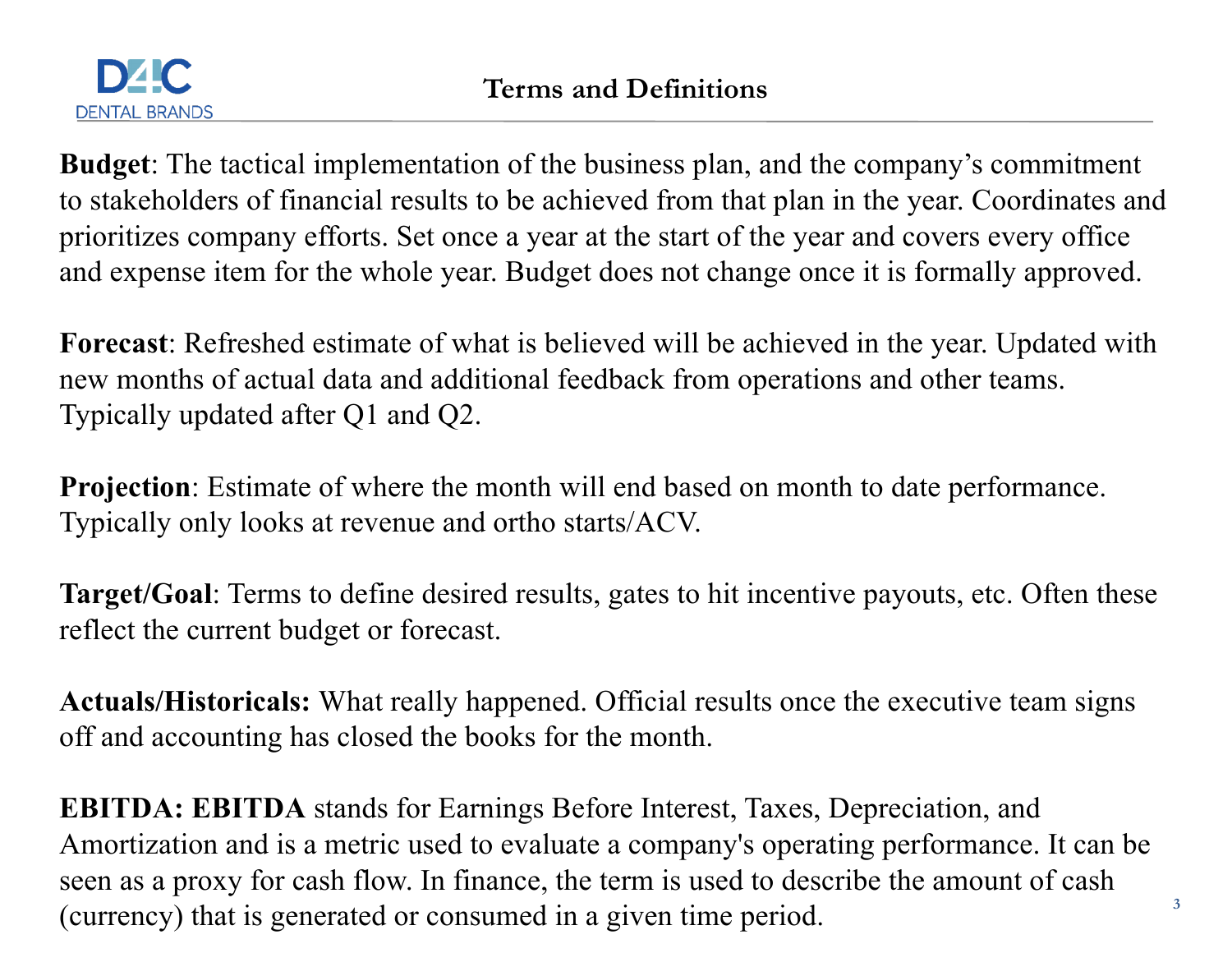### D4C **DENTAL BRANDS**

## **Office Level Profit & Loss Statement (Pedo example)**

|                                                         |                  | <b>Current Month</b> |                     |                     |                              |                    |           |                                                                                                   |         |                |                             |         |
|---------------------------------------------------------|------------------|----------------------|---------------------|---------------------|------------------------------|--------------------|-----------|---------------------------------------------------------------------------------------------------|---------|----------------|-----------------------------|---------|
|                                                         | Actual           | % of Revenue         | Budget              | % of Revenue        |                              |                    |           |                                                                                                   |         |                |                             |         |
| Revenue:                                                |                  |                      |                     |                     |                              |                    |           | Revenue – State plus Private will roughly equal "Net Production" from the practice management     |         |                |                             |         |
| State Revenue                                           | \$211,616        | 39.0%                | \$188,487           | 39.4%               |                              | $\bullet$          |           |                                                                                                   |         |                |                             |         |
| Private Revenue                                         | 330,989          | 61.0%                | 294,813             | 61.6%               |                              | system.            |           |                                                                                                   |         |                |                             |         |
| Retail Sales Revenue                                    |                  |                      |                     |                     |                              | $\bullet$          |           | Allowance for Bad Debt is budgeted and booked based on historical percentages. Adjusts on         |         |                |                             |         |
| Allowance for Bad Debts<br><b>Total Production, Net</b> | 542,605          | 0.0%<br>100.0%       | (4, 833)<br>478,467 | $(1.0\%)$<br>100.0% |                              | actuals quarterly. |           |                                                                                                   |         |                |                             |         |
|                                                         |                  |                      |                     |                     |                              | $\bullet$          |           | Hitting Revenue makes everything else "easy".                                                     |         |                |                             |         |
| <b>Cost of Services:</b>                                |                  |                      |                     |                     |                              |                    |           |                                                                                                   |         |                |                             |         |
| Direct Labor:                                           |                  |                      |                     |                     |                              | $\bullet$          |           | Direct labor relates to the colleagues actually performing the dental services. Allowance for Bad |         |                |                             |         |
| Doctor                                                  | 139,651          | 25.7%                | 125,541             | 26.2%               |                              |                    |           |                                                                                                   |         |                |                             |         |
| Hygienist                                               | 52,999           | 9.8%                 | 50,308              | 10.5%               |                              |                    |           | Debt is budgeted and booked based on historical percentages. Adjusts on actuals quarterly.        |         |                |                             |         |
| Other Direct Labor                                      | 46,346           | 8.5%                 | 41,045              | 8.6%                |                              |                    |           |                                                                                                   |         |                |                             |         |
| Overtime                                                | 1,863            | 0.3%                 | 2,066               | 0.4%                |                              |                    |           |                                                                                                   |         |                |                             |         |
| <b>Employee Benefits</b>                                | 12,481           | 2.3%                 | 6,425               | 1.3%                |                              |                    |           |                                                                                                   |         |                |                             |         |
| Payroll Taxes                                           | 18,270           | 3.4%                 | 15,777              | 3.3%                |                              |                    |           |                                                                                                   |         |                |                             |         |
| <b>Total Direct Labor</b>                               | 271,611          | 50.1%                | 241,162             | 50.4%               |                              |                    |           |                                                                                                   |         |                |                             |         |
| <b>Medical Gases</b><br>Drugs                           | 861<br>28        | 0.2%<br>0.0          | 275<br>1,579        | 0.1%<br>0.3%        |                              |                    |           | Clinical Supplies needed to perform the dental services.                                          |         |                |                             |         |
| Laboratory Fees (incl. Lab Te                           | 2,418            | 0.4%                 | 2,149               | 0.4%                |                              |                    |           |                                                                                                   |         |                |                             |         |
| Invisalign Supplies                                     |                  |                      |                     |                     |                              |                    |           |                                                                                                   |         |                |                             |         |
| <b>Dental Supplies</b>                                  | 21,142           | 3.9%                 | 20.7                | 4.3%                |                              |                    |           |                                                                                                   |         |                |                             |         |
| <b>Total Cost of Services</b>                           | 296,060          | 54.6%                | 265,912             | 55.6%               |                              |                    |           |                                                                                                   |         |                |                             |         |
| <b>Gross Profit</b>                                     | 246,545          | 45.4%                | 12,554              | 4.4%                |                              |                    |           |                                                                                                   |         |                |                             |         |
| <b>Gross Margin</b>                                     | 45.4%            | 0.0%                 | 44.4%               | 0.046               |                              |                    |           |                                                                                                   |         |                |                             |         |
|                                                         |                  |                      |                     |                     |                              |                    |           |                                                                                                   |         |                |                             |         |
| <b>Center Expenses:</b>                                 |                  |                      |                     |                     |                              |                    |           | Center Expenses are all expenses other than the directly related service expenses.                |         |                |                             |         |
| <b>Management Salaries</b>                              | 3,836            | 0.7%                 | 5,654               | 1.2%                |                              |                    |           |                                                                                                   |         |                |                             |         |
| Check In/Out Labor                                      | 27,121           | 5.0%                 | 17,614              | 3.7%                |                              |                    |           |                                                                                                   |         |                |                             |         |
| Marketing Labor - CL                                    |                  |                      |                     |                     |                              |                    |           |                                                                                                   |         |                |                             |         |
| Overtime - CL                                           | 1,336            | 0.2%                 | 1,697               | 0.4%                | Largely Variable Expenses    |                    |           |                                                                                                   |         |                |                             |         |
| Staff Incentives                                        | 595              | 0.1%<br>0.6%         | 11,169<br>1,706     | 2.3%<br>0.4%        |                              |                    |           |                                                                                                   |         |                |                             |         |
| Employee Benefits - CL<br>Payroll Taxes - CL            | 3,475<br>2,725   | 0.5%                 | 3,125               | 0.7%                |                              |                    |           | Examples with 20% less Revenue                                                                    |         |                |                             |         |
| Gift Cards                                              |                  | 0.0%                 |                     | 0.0%                |                              |                    |           |                                                                                                   |         |                |                             |         |
| Small Dental Equipment                                  |                  | 0.0%                 | 59                  | 0.0%                |                              |                    |           |                                                                                                   |         |                |                             |         |
| <b>Water Filtration Supplies</b>                        | 374              | 0.1%                 | 354                 | 0.1%                |                              |                    |           |                                                                                                   |         |                |                             |         |
| Office Expense                                          | 2,744            | 0.5%                 | 3,926               | 0.8%                |                              |                    |           |                                                                                                   |         |                |                             |         |
| Rent                                                    | 23,533           | 4.3%                 | 23,533              | 4.9%                |                              |                    |           |                                                                                                   |         |                | Well Managed No Ops Changes |         |
| Common Area Maintenance                                 | 8,360            | 1.5%                 | 8,360               | 1.7%                |                              |                    |           |                                                                                                   | Actual  | <b>Rev Mis</b> | with Rev Mis                | Budget  |
| Property Taxes                                          | 1,252            | 0.2%                 | 1,014               | 0.2%                | Largely Fixed Expenses       |                    |           | <b>Total Production</b>                                                                           | 542,605 | 434,084        | 434,084                     | 478,467 |
| Utilities                                               | 2,354            | 0.4%                 | 3,845               | 0.8%                |                              |                    |           |                                                                                                   |         |                |                             |         |
| Janitorial                                              | 2,916            | 0.5%                 | 2.417               | 0.5%                |                              |                    |           | Cost of Services                                                                                  | 296,060 | 236.848        | 296.060                     | 265,912 |
| Voice & Data - CL                                       | 866              | 0.2%                 | 519                 | 0.1%                |                              |                    |           | <b>Gross Profit</b>                                                                               | 246,545 | 197,236        | 138,024                     | 212,555 |
| Technology                                              | 130              | 0.0%                 | 4,709               | 1.0%                |                              |                    |           |                                                                                                   |         |                |                             |         |
| Maintenance & Repairs                                   | 775              | 0.1%                 | 1,283               | 0.3%                |                              |                    |           | Gross Margin                                                                                      | 45.4%   | 45.4%          | 31.8%                       | 44.4%   |
| Contract Services - CL<br>Postage - CL                  | 1,442<br>33      | 0.3%<br>0.0%         | 1,954<br>56         | 0.4%<br>0.09        |                              |                    |           | <b>Center Level Expenses</b>                                                                      | 91,478  | 91,478         | 91,478                      | 98,972  |
| Leased Equipment                                        | 384              | 0.1%                 | 246                 | .1%                 |                              |                    |           | <b>CLEBITDA</b>                                                                                   | 155,067 | 105,758        | 46,546                      | 113,583 |
| Travel & Business Meals                                 | 111              | 0.0%                 | 1,848               | 0.4%                |                              |                    |           |                                                                                                   |         |                |                             |         |
| Drive Time                                              |                  |                      |                     |                     |                              |                    | CL Margin |                                                                                                   | 28.6%   | 24.4%          | 10.7%                       | 23.7%   |
| <b>Employee Relations</b>                               | 297              | 0.1%                 |                     | 0.0%                |                              |                    |           |                                                                                                   |         | (49, 309)      | (108, 521)                  |         |
| Permits & Memberships - CL                              | 11               | 0.0%                 | 105                 | 0.0%                | Contributes to growing right |                    |           | Eamings Hit                                                                                       |         |                |                             |         |
| Training & Continuing Educati                           | 2,610            | 0.5%                 | 587                 | 0.1%                |                              |                    |           |                                                                                                   |         |                |                             |         |
| Laundry and Uniforms                                    | 174              | 0.0%                 | 103                 | 0.0%                |                              |                    |           |                                                                                                   |         |                |                             |         |
| Local Marketing                                         |                  |                      |                     |                     |                              |                    |           |                                                                                                   |         |                |                             |         |
| Bank Fees & Collections Serv                            | 4,021            | 0.7%                 | 3,088               | 0.6%                |                              |                    |           |                                                                                                   |         |                |                             |         |
| <b>Other Operating Expenses</b>                         |                  |                      |                     |                     |                              |                    |           |                                                                                                   |         |                |                             |         |
| <b>Total Center-Level Expens</b>                        | 91,478           | 15.5%                | 98,972              | 20.7%               | Controllable                 | Clinical           |           | Facility                                                                                          |         |                |                             |         |
| <b>Center-Level Contribution</b>                        | 155,066<br>28.6% | 28.6%<br>0.0%        | 113,582<br>23.7%    | 23.7%<br>0.0%       | Labor                        | Supplies           |           | <b>Expenses</b>                                                                                   |         | Other Expenses |                             |         |
| <b>CL Contribution Margin</b>                           |                  |                      |                     |                     |                              |                    |           |                                                                                                   |         |                |                             |         |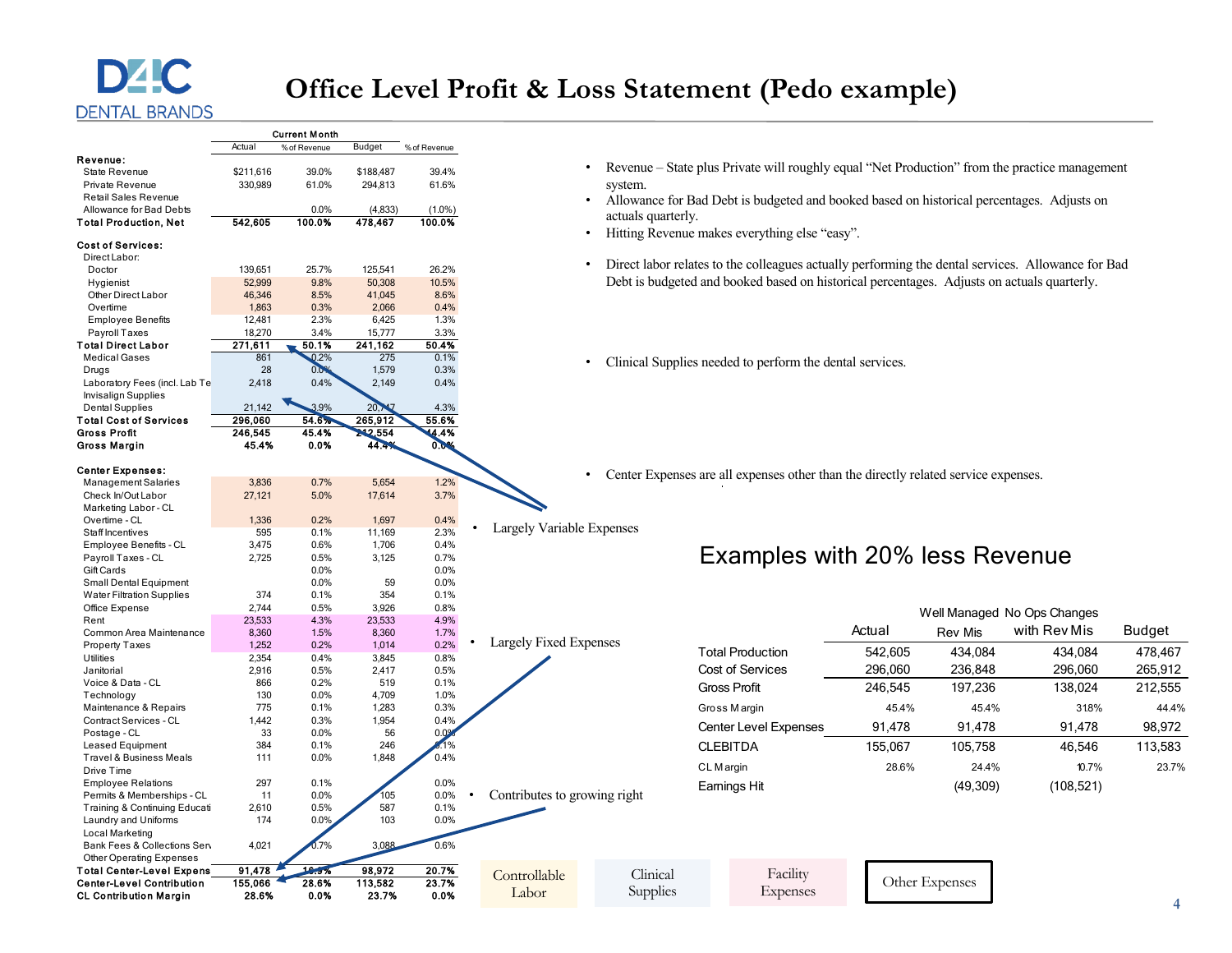|                          | Pedo     | Ortho    |                     |
|--------------------------|----------|----------|---------------------|
| Revenue                  | 100.0%   | 100.0%   |                     |
| Controllable Labor       | 24.2%    | 18.3%    |                     |
| <b>Clinical Supplies</b> | $4.9\%$  | 10.7%    |                     |
| Dr Comp                  | 22.9%    | 22.5%    | How Can<br>these be |
| Facility                 | $6.2\%$  | $7.2\%$  | managed?            |
| Other                    | 12.3%    | 14.2%    |                     |
| <b>EBITDA</b>            | $29.5\%$ | $27.1\%$ |                     |

Full company financials include a complete income statement (division and corporate expenses, "ITDA," capital expenditures, etc), cash flow statement, balance sheet, and other supporting financial documentation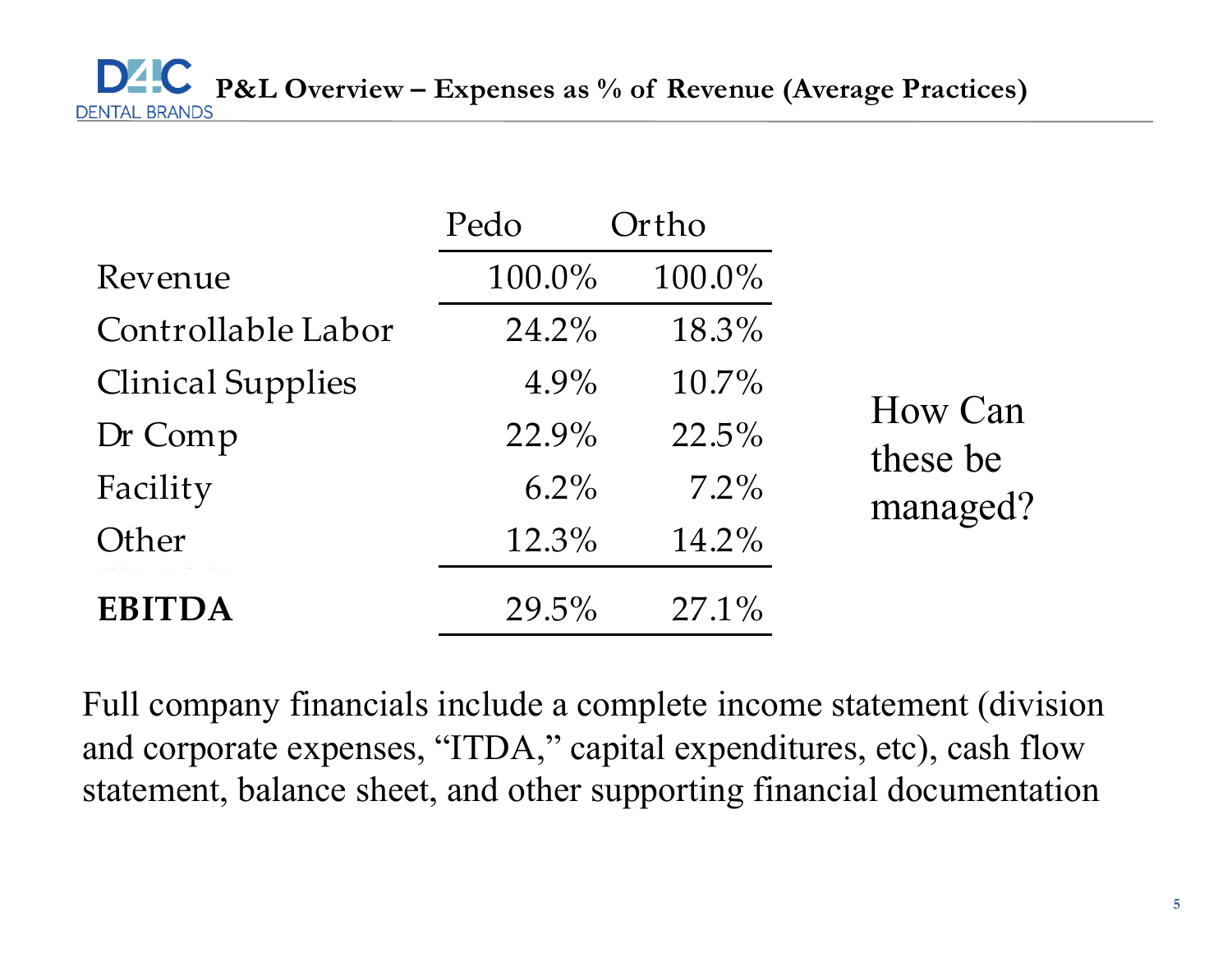| Did I meet Revenue budget?                                                                                                                                                                                                                                | Why or Why not? |  |  |  |
|-----------------------------------------------------------------------------------------------------------------------------------------------------------------------------------------------------------------------------------------------------------|-----------------|--|--|--|
| Did I manage my controllable expenses?<br>Doctor Labor<br>Hygienist Labor<br>$\bullet$<br>ODL Labor<br>$\bullet$<br>Overtime<br>$\bullet$<br><b>Dental Supplies</b><br>$\bullet$<br>Check in/ Check Out Labor<br>$\bullet$<br>Office Expense<br>$\bullet$ | Why or Why not? |  |  |  |
| Did I meet my CL margin?                                                                                                                                                                                                                                  | Why or Why not? |  |  |  |